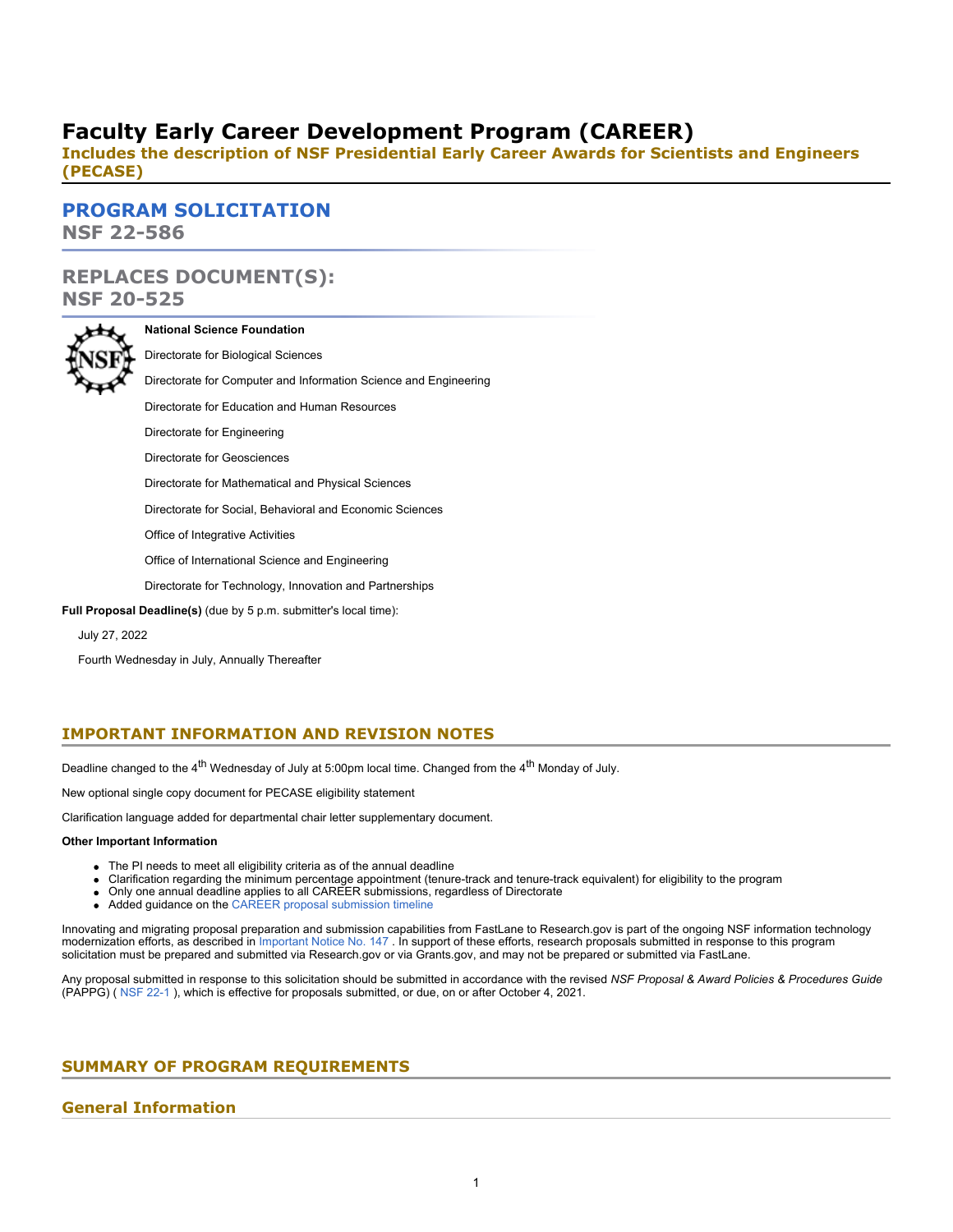### **Program Title:**

Faculty Early Career Development Program (CAREER) Includes the description of the NSF component of the Presidential Early Career Awards for Scientists and Engineers (PECASE)

### **Synopsis of Program:**

*CAREER*: The Faculty Early Career Development (CAREER) Program is a Foundation-wide activity that offers the National Science Foundation's most prestigious awards in support of early-career faculty who have the potential to serve as academic role models in research and education and to lead advances in the mission of their department or organization. Activities pursued by early-career faculty should build a firm foundation for a lifetime of leadership in integrating education and research. NSF encourages submission of CAREER proposals from early-career faculty at all CAREER-eligible organizations and especially encourages women, members of underrepresented minority groups, and persons with disabilities to apply.

*PECASE*: Each year NSF selects nominees for the Presidential Early Career Awards for Scientists and Engineers (PECASE) from among the most meritorious recent CAREER awardees. Selection for this award is based on *three* important criteria: The criteria are 1) performance of innovative research at the frontiers of science, engineering, and technology that is relevant to the mission of the sponsoring organization or agency, 2) community service demonstrated through scientific leadership, education or community outreach*,* and 3) commitment to STEM equity, diversity, accessibility, and/or inclusion. These awards foster innovative developments in science and technology, increase awareness of careers in science and engineering, give recognition to the scientific missions of the participating agencies, enhance connections between fundamental research and national goals, and highlight the importance of science and technology for the Nation's future. Individuals cannot apply for PECASE. These awards are initiated by the participating federal agencies. At NSF, up to twenty-six nominees for this award are selected each year from among the PECASE-eligible CAREER awardees most likely to become the leaders of academic research and education in the twenty-first century. The White House Office of Science and Technology Policy makes the final selection and announcement of the awardees.

### **Cognizant Program Officer(s):**

- Division CAREER contacts listed on the CAREER web page at:<https://www.nsf.gov/crssprgm/career/contacts.jsp>
- Faculty Early Career program, telephone: (703)292-5111, email: [nsf-ccc@nsf.gov](mailto:nsf-ccc@nsf.gov)

### **Applicable Catalog of Federal Domestic Assistance (CFDA) Number(s):**

- 47.041 --- Engineering
- 47.049 --- Mathematical and Physical Sciences
- 47.050 --- Geosciences
- 47.070 --- Computer and Information Science and Engineering
- 47.074 --- Biological Sciences
- 47.075 --- Social Behavioral and Economic Sciences
- 47.076 --- Education and Human Resources
- 47.079 --- Office of International Science and Engineering 47.083 --- Office of Integrative Activities (OIA)
- 47.084 --- NSF Technology, Innovation and Partnerships

### **Award Information**

**Anticipated Type of Award:** Standard Grant or Continuing Grant

**Estimated Number of Awards:** 500

#### per year

**Anticipated Funding Amount:** \$250,000,000

This annual amount is approximate, includes new and continuing increments, and is subject to availability of funds.

### **Eligibility Information**

### **Who May Submit Proposals:**

Proposals may only be submitted by the following:

- Institutions of Higher Education (IHEs) Two- and four-year IHEs (including community colleges) accredited in, and having a campus located in the US, acting on behalf of their faculty members. Special Instructions for International Branch Campuses of US IHEs: If the proposal includes funding to be provided to an international branch campus of a US institution of higher education (including through use of subawards and consultant arrangements), the proposer must explain the benefit(s) to the project of performance at the international branch campus, and justify why the project activities cannot be performed at the US campus.
- Non-profit, non-academic organizations: Independent museums, observatories, research labs, professional societies and similar organizations in the U.S. associated with educational or research activities.

### **Who May Serve as PI:**

A Principal Investigator (PI) may submit only one CAREER proposal per annual competition. In addition, a Principal Investigator may not participate in more than three CAREER competitions. Proposals that are not reviewed (i.e., are withdrawn before review or are returned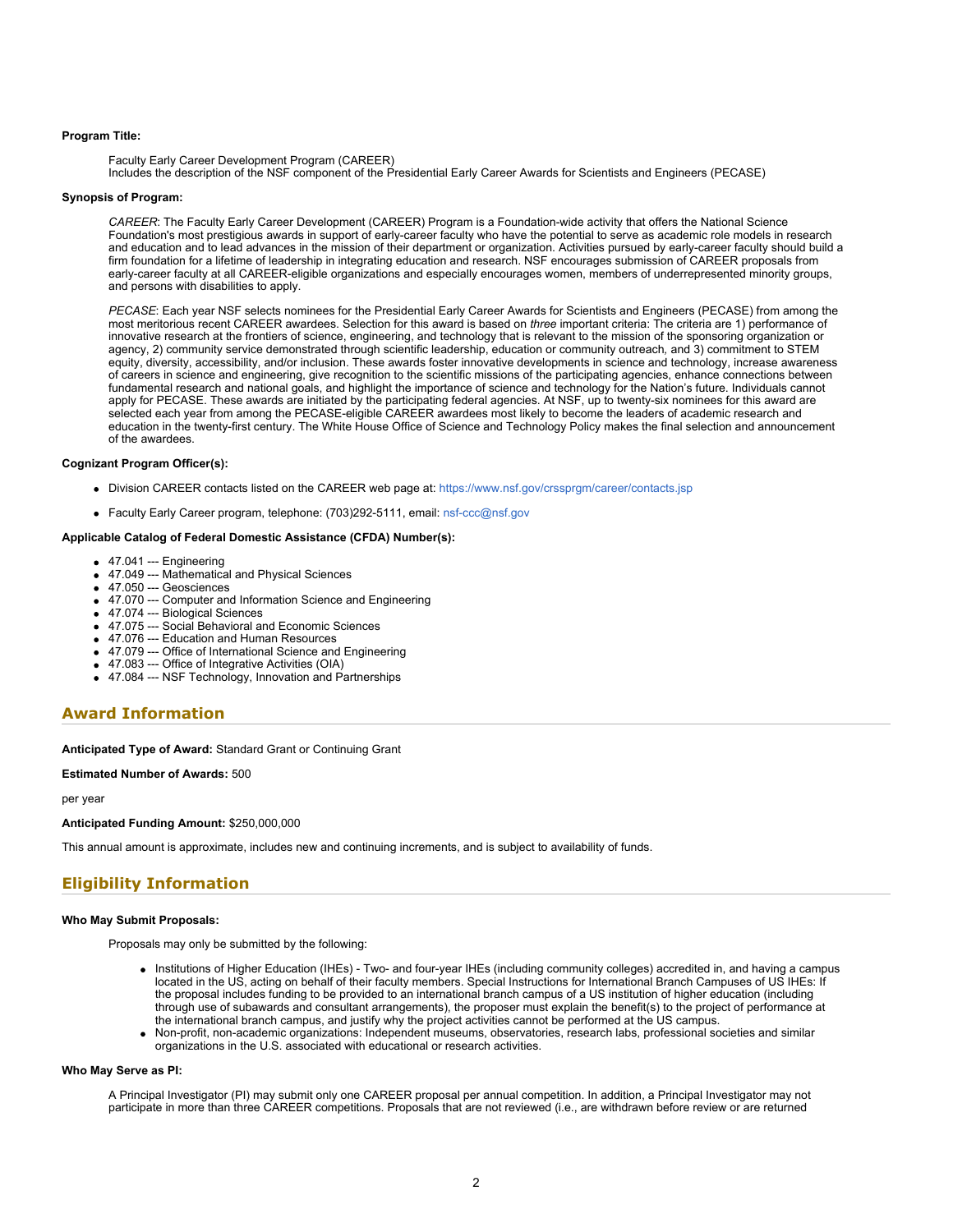without review) do not count toward the three-competition limit.

### **Limit on Number of Proposals per Organization:**

There are no restrictions or limits.

### **Limit on Number of Proposals per PI or co-PI:** 1

An eligible Principal Investigator may submit only one CAREER proposal per annual competition. No co-PIs are permitted.

### **Proposal Preparation and Submission Instructions**

### **A. Proposal Preparation Instructions**

- **Letters of Intent:** Not required
- **Preliminary Proposal Submission:** Not required
- **Full Proposals:**
	- Full Proposals submitted via Research.gov: *NSF Proposal and Award Policies and Procedures Guide* (PAPPG) guidelines apply. The complete text of the PAPPG is available electronically on the NSF website at: [https://www.nsf.gov/publications/pub\\_summ.jsp?](https://www.nsf.gov/publications/pub_summ.jsp?ods_key=pappg) [ods\\_key=pappg.](https://www.nsf.gov/publications/pub_summ.jsp?ods_key=pappg)
	- Full Proposals submitted via Grants.gov: *NSF Grants.gov Application Guide: A Guide for the Preparation and Submission of NSF Applications via Grants.gov* guidelines apply (Note: The *NSF Grants.gov Application Guide* is available on the Grants.gov website and on the NSF website at: [https://www.nsf.gov/publications/pub\\_summ.jsp?ods\\_key=grantsgovguide](https://www.nsf.gov/publications/pub_summ.jsp?ods_key=grantsgovguide)).

### **B. Budgetary Information**

### **Cost Sharing Requirements:**

Inclusion of voluntary committed cost sharing is prohibited.

**Indirect Cost (F&A) Limitations:**

Not Applicable

**Other Budgetary Limitations:**

Other budgetary limitations apply. Please see the full text of this solicitation for further information.

### **C. Due Dates**

**Full Proposal Deadline(s)** (due by 5 p.m. submitter's local time):

July 27, 2022

Fourth Wednesday in July, Annually Thereafter

### **Proposal Review Information Criteria**

### **Merit Review Criteria:**

National Science Board approved criteria apply.

### **Award Administration Information**

### **Award Conditions:**

Additional award conditions apply. Please see the full text of this solicitation for further information.

### **Reporting Requirements:**

Standard NSF reporting requirements apply.

### <span id="page-2-0"></span>**TABLE OF CONTENTS**

**[Summary of Program Requirements](#page-0-0)**

I. **[Introduction](#page-3-0)**

II. **[Program Description](#page-3-1)**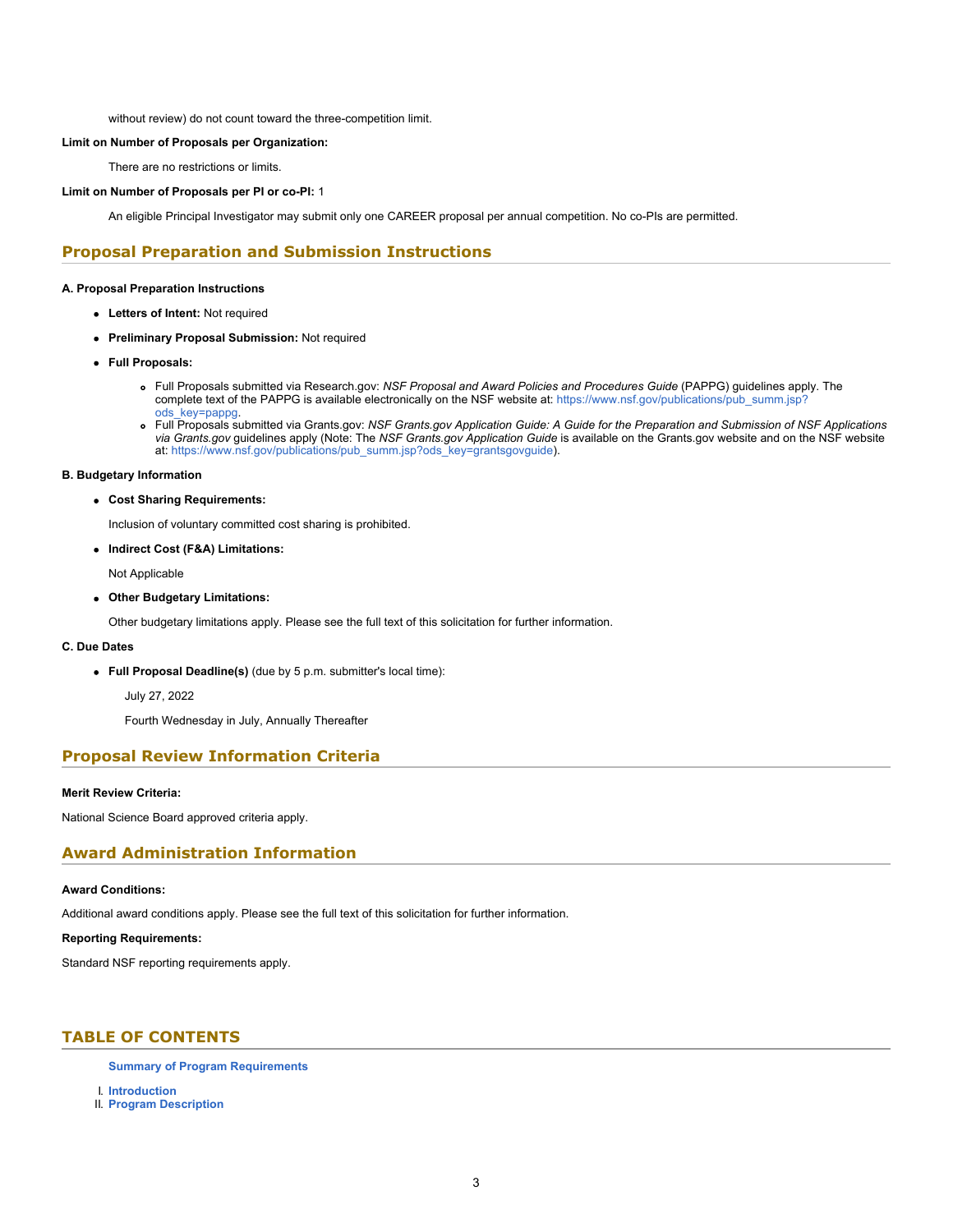- III. **[Award Information](#page-3-2)**
- IV. **[Eligibility Information](#page-4-0)**
- V. **[Proposal Preparation and Submission Instructions](#page-5-0)**
	- A. [Proposal Preparation Instructions](#page-5-0) B. [Budgetary Information](#page-7-0)
	-
	- C. [Due Dates](#page-8-0)
	- D. [Research.gov/Grants.gov Requirements](#page-8-1)
- VI. **[NSF Proposal Processing and Review Procedures](#page-8-2)**
	- A. [Merit Review Principles and Criteria](#page-9-0) B. [Review and Selection Process](#page-10-0)
- VII. **[Award Administration Information](#page-10-1)**
	- A. [Notification of the Award](#page-10-2)
	- B. [Award Conditions](#page-10-3)
	- C. [Reporting Requirements](#page-11-0)
- VIII. **[Agency Contacts](#page-11-1)**
- IX. **[Other Information](#page-11-2)**

## <span id="page-3-0"></span>**I. INTRODUCTION**

This program is a Foundation-wide activity that offers the National Science Foundation's most prestigious awards for faculty members beginning their independent careers. The intent of the program is to provide stable support at a sufficient level and duration to enable awardees to develop careers not only as outstanding researchers but also as educators demonstrating commitment to teaching, learning, and dissemination of knowledge. NSF encourages submission of CAREER proposals from eligible early-career faculty at all CAREER-eligible organizations, especially women, members of underrepresented minority groups, and persons with disabilities.

## <span id="page-3-1"></span>**II. PROGRAM DESCRIPTION**

### **A. CAREER Program**

This premier program emphasizes the importance the Foundation places on the early development of academic careers dedicated to stimulating the discovery process in which the excitement of research is enhanced by inspired teaching, enthusiastic learning, and disseminating new knowledge. Effective integration of research and education generates a synergy in which the process of discovery stimulates learning, and assures that the findings and methods of research and education are quickly and effectively communicated in a broader context and to a large audience.

The CAREER program embodies NSF's commitment to encourage faculty and academic institutions to value and support the integration of research and education. Successful Principal Investigators will propose creative, effective research and education plans, developed within the context of the mission, goals, and resources of their organizations, while building a firm foundation for a lifetime of contributions to research, education, and their integration .

*Integration of Research and Education* - All CAREER proposals should describe an integrated path that will lead to a successful career as an outstanding researcher and educator. NSF recognizes that there is no single approach to an integrated research and education plan, but encourages all applicants to think creatively about the reciprocal relationship between the proposed research and education activities and how they may inform each other in their career development as both outstanding researchers and educators. These plans should reflect the proposer's own disciplinary and educational interests and goals, as well as the needs and context of his or her organization. Because there may be different expectations within different disciplinary fields and/or different organizations, a wide range of research and education activities may be appropriate for the CAREER program. In addition, NSF recognizes that some investigators, given their individual disciplinary and career interests, may wish to pursue an additional activity such as entrepreneurship, industry partnerships, or policy that enhances their research and education plans. Proposers are encouraged to communicate with the CAREER contact or cognizant Program Officer in the Division closest to their area of research to discuss the expectations and approaches that are most appropriate for that area (see <https://www.nsf.gov/crssprgm/career/contacts.jsp>for a list of CAREER contacts by division).

### **B. Presidential Early Career Award for Scientists and Engineers (PECASE)**

The Presidential Early Career Award for Scientists and Engineers (PECASE) is the highest honor bestowed by the United States Government on outstanding scientists and engineers beginning their independent research careers. Selection for this award is based on *three* important criteria: The criteria are 1) performance of innovative research at the frontiers of science, engineering, and technology that is relevant to the mission of the sponsoring organization or agency, 2) community service demonstrated through scientific leadership, education or community outreach*,* and 3) commitment to STEM equity, diversity, accessibility, and/or inclusion. These awards foster innovative developments in science and technology, increase awareness of careers in science and engineering, give recognition to the scientific missions of the participating agencies, enhance connections between fundamental research and national goals, and highlight the importance of science and technology for the Nation's future. Please note that individuals cannot apply for a PECASE. Rather, these awards are initiated by participating federal agencies. At NSF, up to twenty-six nominees for this award are selected each year from among recent CAREER awardees deemed most likely to become the leaders of academic research and education for the twenty-first century. The White House Office of Science and Technology Policy (OSTP) makes the final selection and announcement of the awardees. As all NSF PECASE awardees are also CAREER awardees, no additional funds will be allocated when the PECASE is announced.

### <span id="page-3-2"></span>**III. AWARD INFORMATION**

**Anticipated Type of Award:** Standard Grant or Continuing Grant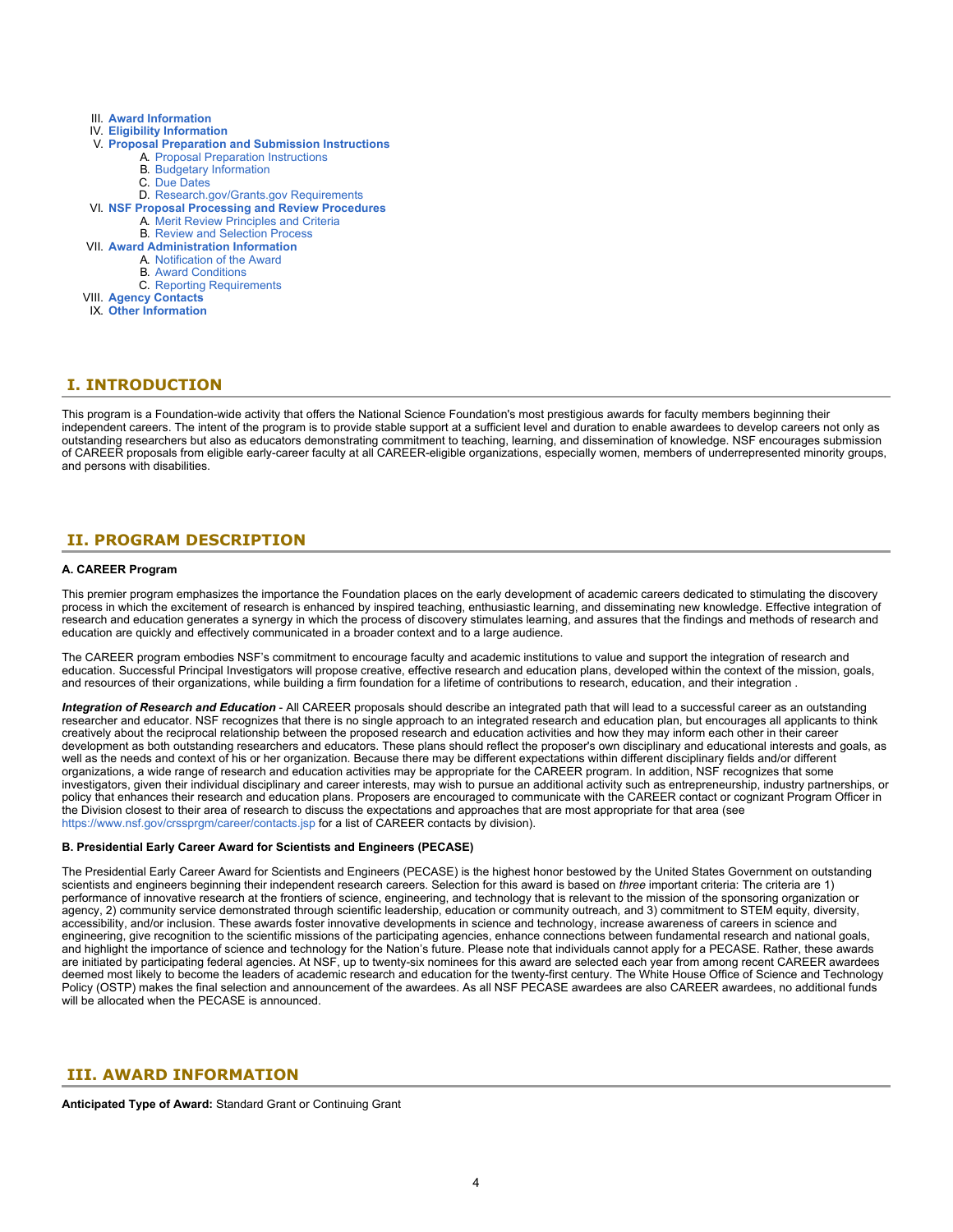### **Estimated Number of Awards:** 500 per year

### **Anticipated Funding Amount:** \$250,000,000

This annual amount is approximate, includes new and continuing increments, and is subject to availability of funds.

The CAREER award, including indirect costs, is expected to total a minimum of \$400,000 for the 5-year duration, with the following exceptions: Awards for proposals to the Directorate for Biological Sciences (BIO), the Directorate for Engineering (ENG), or the Office of Polar Programs (OPP) are expected to total a minimum of \$500,000 for the 5-year duration. The PECASE award is an honorary award and does not provide additional funds. CAREER awards are eligible for supplemental funding as described in the *NSF Proposal & Award Policies & Procedures Guide* (PAPPG).

### <span id="page-4-0"></span>**IV. ELIGIBILITY INFORMATION**

### **Who May Submit Proposals:**

Proposals may only be submitted by the following:

- Institutions of Higher Education (IHEs) Two- and four-year IHEs (including community colleges) accredited in, and having a campus located in the US, acting on behalf of their faculty members. Special Instructions for International Branch Campuses of US IHEs: If the proposal includes funding to be provided to an international branch campus of a US institution of higher education (including through use of subawards and consultant arrangements), the proposer must explain the benefit(s) to the project of performance at the international branch campus, and justify why the project activities cannot be performed at the US campus.
- Non-profit, non-academic organizations: Independent museums, observatories, research labs, professional societies and similar organizations in the U.S. associated with educational or research activities.

#### **Who May Serve as PI:**

A Principal Investigator (PI) may submit only one CAREER proposal per annual competition. In addition, a Principal Investigator may not participate in more than three CAREER competitions. Proposals that are not reviewed (i.e., are withdrawn before review or are returned without review) do not count toward the three-competition limit.

#### **Limit on Number of Proposals per Organization:**

There are no restrictions or limits.

#### **Limit on Number of Proposals per PI or co-PI:** 1

An eligible Principal Investigator may submit only one CAREER proposal per annual competition. No co-PIs are permitted.

#### **Additional Eligibility Info:**

#### **A. CAREER Program**

Proposers must meet all of the following eligibility requirements as of the annual deadline:

- Hold a doctoral degree in a field supported by NSF;
- Be engaged in research in an area of science, engineering, or education supported by NSF;
- Hold at least a 50% tenure-track (or tenure-track-equivalent) position as an assistant professor (or equivalent title);
- Be untenured: and
- Have not previously received a CAREER award. (Prior or concurrent Federal support for other types of awards for non-duplicative research does not preclude eligibility.)

*Tenure-Track Equivalency* - For a position to be considered a tenure-track-equivalent position, it must meet all of the following requirements: (1) the employee has a continuing appointment that is expected to last the five years of a CAREER grant; (2) the appointment has substantial research *and* educational responsibilities; and (3) the proposed project relates to the employee's career goals and job responsibilities as well as to the mission of the department or organization. As stated in the Proposal Preparation Instructions, for non-tenure-track faculty, the Departmental Letter must affirm that the investigator's appointment is at an early-career level equivalent to pre-tenure status, and the Departmental Letter must clearly and convincingly demonstrate how the faculty member's appointment satisfies all the above requirements of tenure-track equivalency.

Faculty members who are Associate Professors or in equivalent appointments, with or without tenure, are not eligible for the CAREER program. Faculty members who hold Adjunct Faculty or equivalent appointments are not eligible for the CAREER program.

### **NO EXEMPTIONS FROM THESE ELIGIBILITY CRITERIA WILL BE GRANTED.**

### **B. PECASE**

PECASE eligibility requires that the applicant be a U.S. citizen, U.S. national, or U.S. permanent resident by the time of nomination. Only recent CAREER awardees are considered as potential PECASE nominees by NSF. Although persons who have received PECASE awards through other agencies may be eligible for CAREER, they are not eligible to be nominated by NSF for another PECASE award. PECASE eligibility is certified with a single-copy document. Please see Section V.A. Proposal Preparation Instructions for further information and guidance.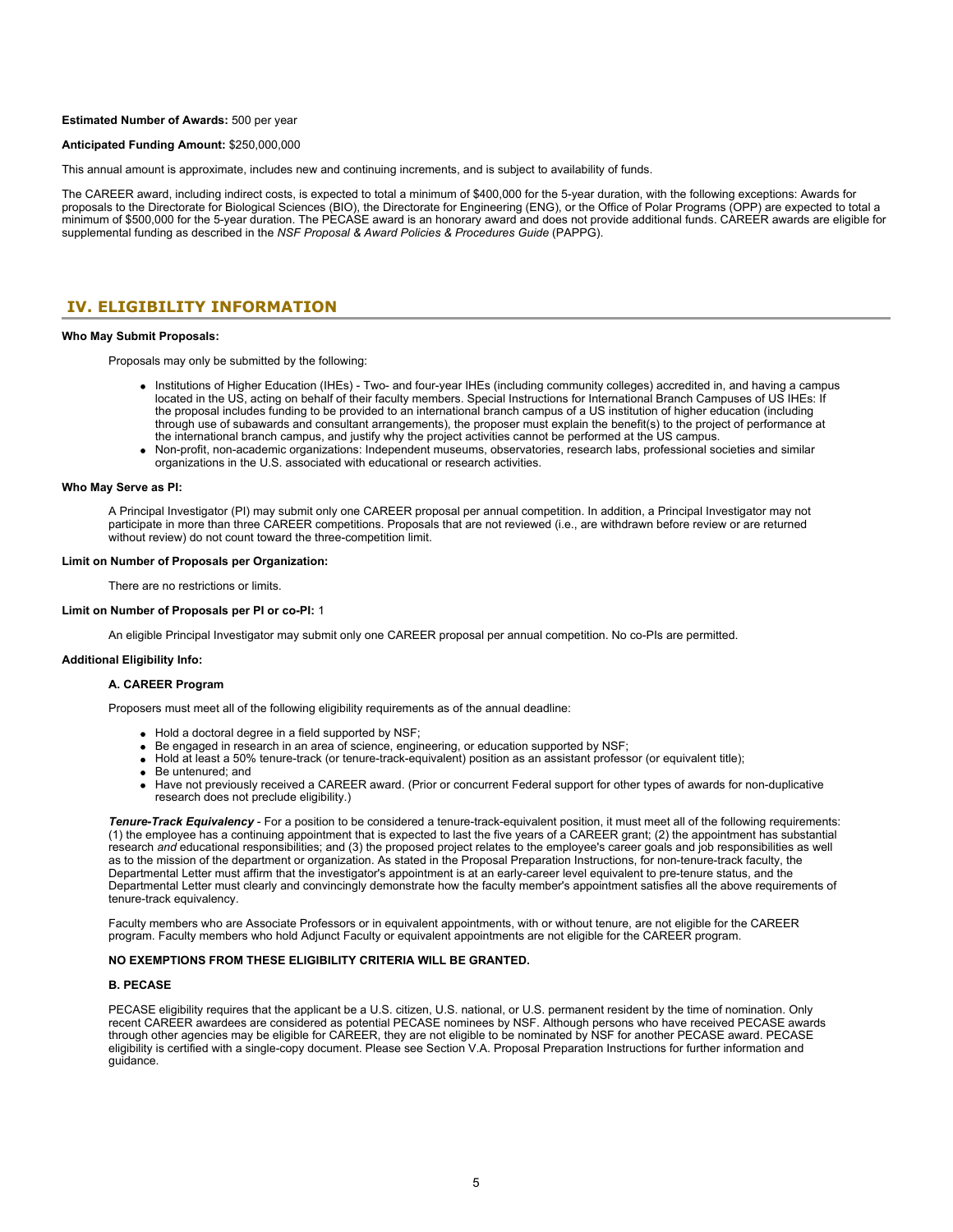## <span id="page-5-0"></span>**V. PROPOSAL PREPARATION AND SUBMISSION INSTRUCTIONS**

## **A. Proposal Preparation Instructions**

**Full Proposal Preparation Instructions**: Proposers may opt to submit proposals in response to this Program Solicitation via Research.gov or Grants.gov.

- Full Proposals submitted via Research.gov: Proposals submitted in response to this program solicitation should be prepared and submitted in accordance with the general guidelines contained in the *NSF Proposal and Award Policies and Procedures Guide* (PAPPG). The complete text of the PAPPG is available electronically on the NSF website at: [https://www.nsf.gov/publications/pub\\_summ.jsp?ods\\_key=pappg](https://www.nsf.gov/publications/pub_summ.jsp?ods_key=pappg). Paper copies of the PAPPG may be obtained from the NSF Publications Clearinghouse, telephone (703) 292-8134 or by e-mail from [nsfpubs@nsf.gov.](mailto:nsfpubs@nsf.gov) The Prepare New Proposal setup will prompt you for the program solicitation number.
- Full proposals submitted via Grants.gov: Proposals submitted in response to this program solicitation via Grants.gov should be prepared and submitted in accordance with the *NSF Grants.gov Application Guide: A Guide for the Preparation and Submission of NSF Applications via Grants.gov*. The complete text of the *NSF Grants.gov Application Guide* is available on the Grants.gov website and on the NSF website at: [\(https://www.nsf.gov/publications/pub\\_summ.jsp?ods\\_key=grantsgovguide](https://www.nsf.gov/publications/pub_summ.jsp?ods_key=grantsgovguide)). To obtain copies of the Application Guide and Application Forms Package, click on the Apply tab on the Grants.gov site, then click on the Apply Step 1: Download a Grant Application Package and Application Instructions link and enter the funding opportunity number, (the program solicitation number without the NSF prefix) and press the Download Package button. Paper copies of the Grants.gov Application Guide also may be obtained from the NSF Publications Clearinghouse, telephone (703) 292-8134 or by e-mail from [nsfpubs@nsf.gov](mailto:nsfpubs@nsf.gov).

See PAPPG Chapter II.C.2 for guidance on the required sections of a full research proposal submitted to NSF. Please note that the proposal preparation instructions provided in this program solicitation may deviate from the PAPPG instructions.

### *Proposal Contents*

The following instructions supplement the guidelines in the NSF Proposal & Award Policies & Procedures Guide (PAPPG) and NSF Grants.gov Application Guide for the specified sections. Proposers are strongly encouraged to follow the recommended [CAREER submission timeline.](https://www.research.gov/common/attachment/Common/Career_deadline.pdf)

#### **The Cover Sheet:**

- **Program Solicitation Number.** Research.gov Users: Select the CAREER program solicitation number in Step 1 of the Prepare New Proposal Wizard (Funding Opportunity). Grants.gov users: The program solicitation will be pre-populated by Grants.gov on the NSF Grant Application Cover Page.
- **NSF Unit of Consideration.** Research.gov users: Select at least one specific core program in Step 2 of the Prepare New Proposal Wizard (Where to Apply). Grants.gov users should refer to Section VI.1.2. of the NSF Grants.gov Application Guide for specific instructions on how to designate the NSF Unit of Consideration. For assistance in determining which program(s) to choose, refer to the NSF [Guide to Programs](https://www.nsf.gov/funding/browse_all_funding.jsp), which provides descriptions of NSF research-supporting programs.
- **Project Title.** The project title must begin with "CAREER:" and follow with an informative title.
- **Co-PIs.** No co-PIs are permitted on the Cover Sheet.

### **Project Description:**

The Project Description section should contain a well-argued and specific proposal for activities that will, over a 5-year period, build a firm foundation for a lifetime of contributions to research and education in the context of the Principal Investigator's organization. The proposed project should aim to advance the employee's career goals and job responsibilities as well as the mission of the department or organization. The Project Description may not exceed 15 pages.

The Project Description should include:

- a description of the proposed research project, including preliminary supporting data where appropriate, specific objectives, methods and procedures to be used, and expected significance of the results;
- $\bullet$  a description of the proposed educational activities and their intended impact:
- a description of how the research and educational activities are integrated or synergistic;
- a description of other broader impacts, besides the education activities, that will accrue from the project; and
- results of prior NSF support, if applicable.

Successful applicants will propose creative, effective research and education plans, along with strategies for assessing these components. The proposed activities should help applicants develop in their careers as both outstanding researchers and educators. While excellence in both education and research is expected, activity of an intensity that leads to an unreasonable workload is not. The research and educational activities do not need to be addressed separately if the relationship between the two is such that the presentation of the integrated project is better served by interspersing the two throughout the Project **Description** 

Proposed research activities may be in any area of science, mathematics, engineering and education normally supported by NSF (see the PAPPG for areas of research are not appropriate for NSF). To help determine the appropriateness of the project for NSF and identify the disciplinary or interdisciplinary program to which it should be submitted, proposers are urged to refer to the NSF [Guide to Programs](https://www.nsf.gov/funding/browse_all_funding.jsp). Program information can also be found on Directorate web pages, which can be accessed from the NSF home page [\(https://www.nsf.gov/](https://www.nsf.gov/)). Proposers are also encouraged to contact the appropriate NSF Program Officer when preparing a submission, as some programs do not accept CAREER proposals.

*Education Activities* – The education component of the proposal may be in a broad range of areas and may be directed to any level: K-12 students, undergraduates, graduate students, and/or the general public, but should be related to the proposed research and consistent with the career goals of the PI. Some examples are: incorporating research activities into undergraduate courses; teaching a graduate seminar on the topic of the research; designing innovative courses or curricula; providing mentored international research experiences for U.S. students; linking education activities to industrial, international, or cross-disciplinary work; supporting teacher preparation and enhancement; conducting outreach and mentoring activities to enhance scientific literacy or involve students from groups that have been traditionally underrepresented in science; researching students' learning and conceptual development in the discipline; implementing innovative methods for evaluation and assessment; or creating cyberinfrastructure that facilitates involvement of the broad citizenry in the scientific enterprise. Education activities may also include designing new or adapting and implementing effective educational materials and practices. Such activities should be consistent with research and best practices in curriculum, pedagogy, and evaluation. Proposers may build on, or otherwise meaningfully participate in, existing NSF-supported activities or other educational projects ongoing on campus.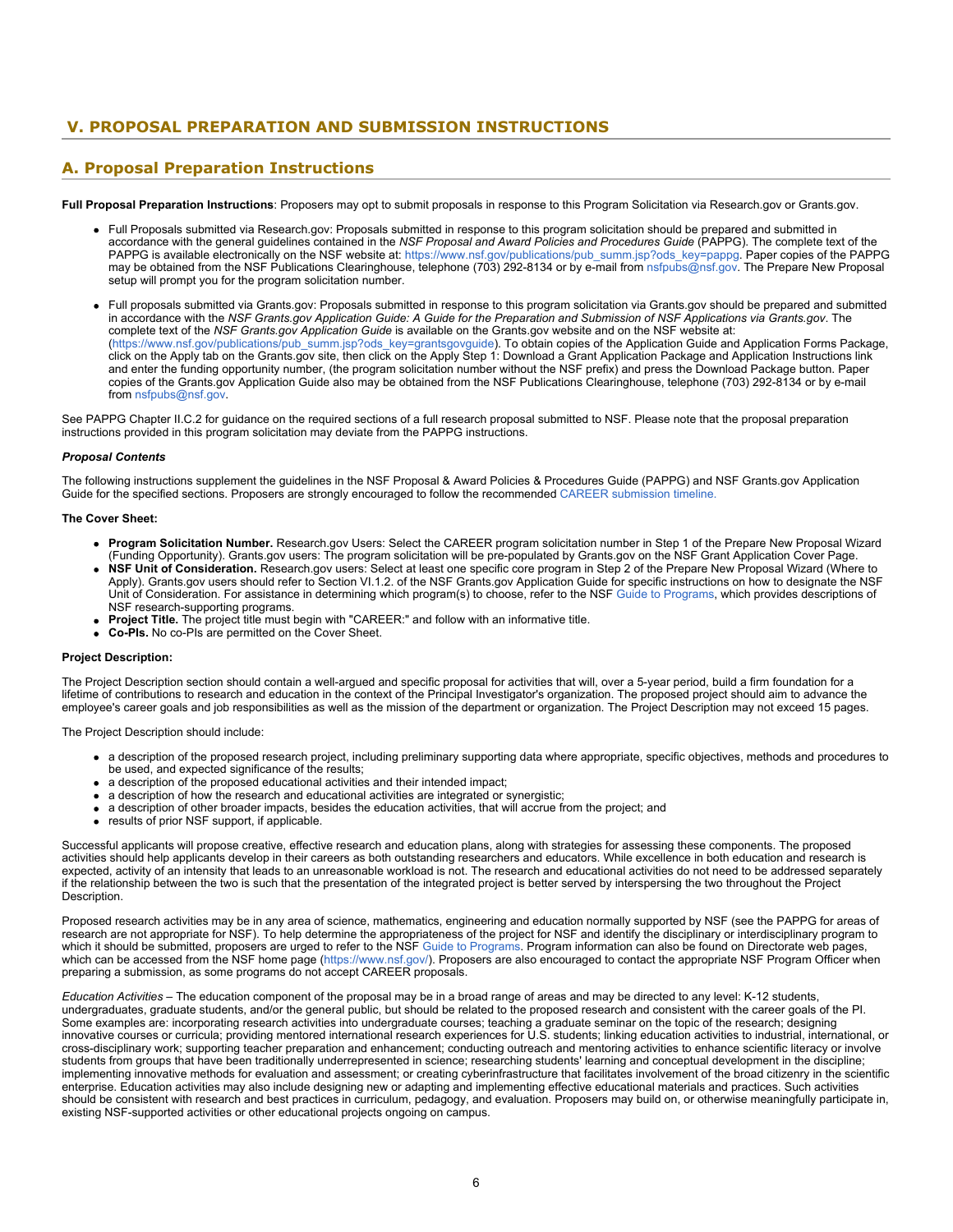*Cross-Disciplinary Perspectives* – NSF recognizes that disciplinary boundaries evolve with time and that inter-, multi-, trans-disciplinary approaches are often needed to push the frontiers of research and education. We invite proposals from early-career investigators who wish to pursue research and education activities that cross disciplinary boundaries. Increasingly, CAREER proposals are co-reviewed by more than one program within a Division or a Directorate, or across Directorates/Offices. We encourage investigators to seek research and education collaborations with partners in other areas of academia as well as from other sectors (for example, partnerships with industry, national laboratories, schools and school districts, or museums). Investigators have the option of including the associated costs in the budget line items of the proposal, or in subawards to another institution for all necessary research and educational activities (for example, hiring an external evaluator, or securing time at a shared research facility). Because the CAREER program is designed to foster individual career development, partners or collaborators may not be listed as co-principal investigators on the cover page. If critical for a given project, support for collaborators may be requested in the senior personnel or consultant services budget line items of the proposal, or in subawards to another institution. However, while recognizing that projects may entail cross-disciplinary collaborations, it is expected that the primary support for a CAREER award will be for the PI and his/her research efforts, with support for other senior personnel commensurate with their limited role in the project. Proposals submitted with co-principal investigators will be returned without review. Ensuring that the CAREER program continues to focus on fostering individual career development of early-career scientists and engineers will be an integral part of the merit review of CAREER proposals.

*Cross-Sector Perspectives* – NSF recognizes that individual investigators may have disciplinary and career interests that enhance their research and education plans through an additional activity such as entrepreneurship, industry partnerships, or policy. We invite proposals from early-career investigators who wish to enhance their research and education activities along these lines. If critical for a given project, investigators have the option of including the associated costs in the budget line items of the proposal or in subawards to another institution.

*Scientific Software Development* – Proposed research activities may involve development of innovative scientific software, along with related studies of reproducibility, provenance, usability, security, adoption, and sustainability of the software, as well as its adaptability to emerging technologies and requirements. If software artifacts are anticipated in a given project, investigators should state and justify which software license(s) will be used for the released software.

*International/Global Dimensions* – NSF encourages CAREER Principal Investigators to include international/global dimensions in their projects. As appropriate, the CAREER proposal should delineate how its activities fit within the context of expertise, facilities, data, and other resources that are being applied globally in relevant areas of research and education, and how the CAREER award would position the Principal Investigator and his/her organization to take a leadership role. If applicable, the proposal should clearly state how the research and education activities will be enhanced by international engagements, and should describe the benefits to participants in the U.S. and abroad. If an international component is included, proposers are encouraged to contact the relevant country Program Officer in the Office of International Science and Engineering (OISE) listed in<https://www.nsf.gov/od/iia/ise/country-list.jsp>.

*Field Work in the Polar Regions* – For guidance on submitting information about field work proposed in the Arctic or Antarctica, proposers should contact the Program Officer in Polar Programs ([\(https://www.nsf.gov/div/index.jsp?div=OPP](https://www.nsf.gov/div/index.jsp?div=OPP)) who is associated with the program most closely aligned with the research being proposed.

*Proposals Requiring Seagoing Facilities* – For guidance on submitting proposals that require use of sea-going facilities such as ships (including those participating in the University National Oceanographic Laboratory System [UNOLS], foreign vessels under charter or other arrangements, submersibles, remotely operated vehicles, autonomous underwater vehicles, etc.), proposers should contact the Program Officer in Ocean Sciences [\(https://www.nsf.gov/div/index.jsp?div=OCE](https://www.nsf.gov/div/index.jsp?div=OCE)) who is associated with the program most closely aligned with the research being proposed.

### **References Cited:**

Provide references in support of both research and education aspects of the CAREER proposal.

#### **Biographical Sketch of Principal Investigator:**

The Biographical Sketch should be prepared following the instructions in the latest *NSF Proposal & Award Policies & Procedures Guide* (PAPPG) and should include **both** research and education activities and accomplishments.

### **Additional Supplementary Documentation and Single-Copy Document for CAREER Proposals:**

*Scan the signed original(s) of the following document(s) and upload the scans as a PDF file into the Supplementary Documents section of the proposal. Do not send paper copies to NSF. All documents must be submitted with the proposal in Research.gov or Grants.gov by the deadline.*

1. Departmental Letter (a proposal submitted without this Letter will be returned without review) - NSF encourages organizations to value and reward the integration of research and education and the effective mentoring of its early-career faculty in their department. This integration of research and education requires close collaboration between the CAREER Principal Investigator (PI) and his/her organization throughout the duration of the award. To demonstrate the department's support of the career development plan of the PI, the proposal must include one (and only one) letter from the PI's department head (or equivalent organizational official). In cases of joint appointments, the letter should be signed by both department heads. The letter, which will be included as part of the consideration of the overall merits of the proposal, should demonstrate an understanding of, and a commitment to, the effective integration of research and education as a primary objective of the CAREER award.

The Departmental Letter should be no more than 2 pages in length and include the department head's name and title below the signature. The letter should contain the following elements:

- A statement to the effect that the PI is eligible for the CAREER program. For non-tenure-track faculty, the Departmental Letter must affirm that the investigator's appointment is at an early-career level equivalent to pre-tenure status, pursuant to the eligibility criteria specified above. Further, for nontenure-track faculty, the Departmental Letter must clearly and convincingly demonstrate how the faculty member satisfies all the requirements of tenure-track equivalency as defined in the eligibility criteria specified in this solicitation.
- An indication that the PI's proposed CAREER research and education activities are supported by and advance the educational and research goals of the department and the organization, and that the department is committed to the support and professional development of the PI; and
- A description of a) the relationship between the CAREER project, the PI's career goals and job responsibilities, and the mission of his/her department/organization, and b) the ways in which the department head (or equivalent) will ensure the appropriate mentoring of the PI, in the context of the PI's career development and his/her efforts to integrate research and education throughout the period of the award and beyond.

### **Note that the Department Letter should not be construed as a Letter of Support for the PI and should address only the items listed above.**

*2. Letters of Collaboration* – If the project involves collaborative arrangements of significance, these arrangements should be documented through letters of collaboration. Letters of collaboration should be limited to stating the intent to collaborate and should not contain endorsements or evaluation of the proposed project. Letters of collaboration should follow the single-sentence format: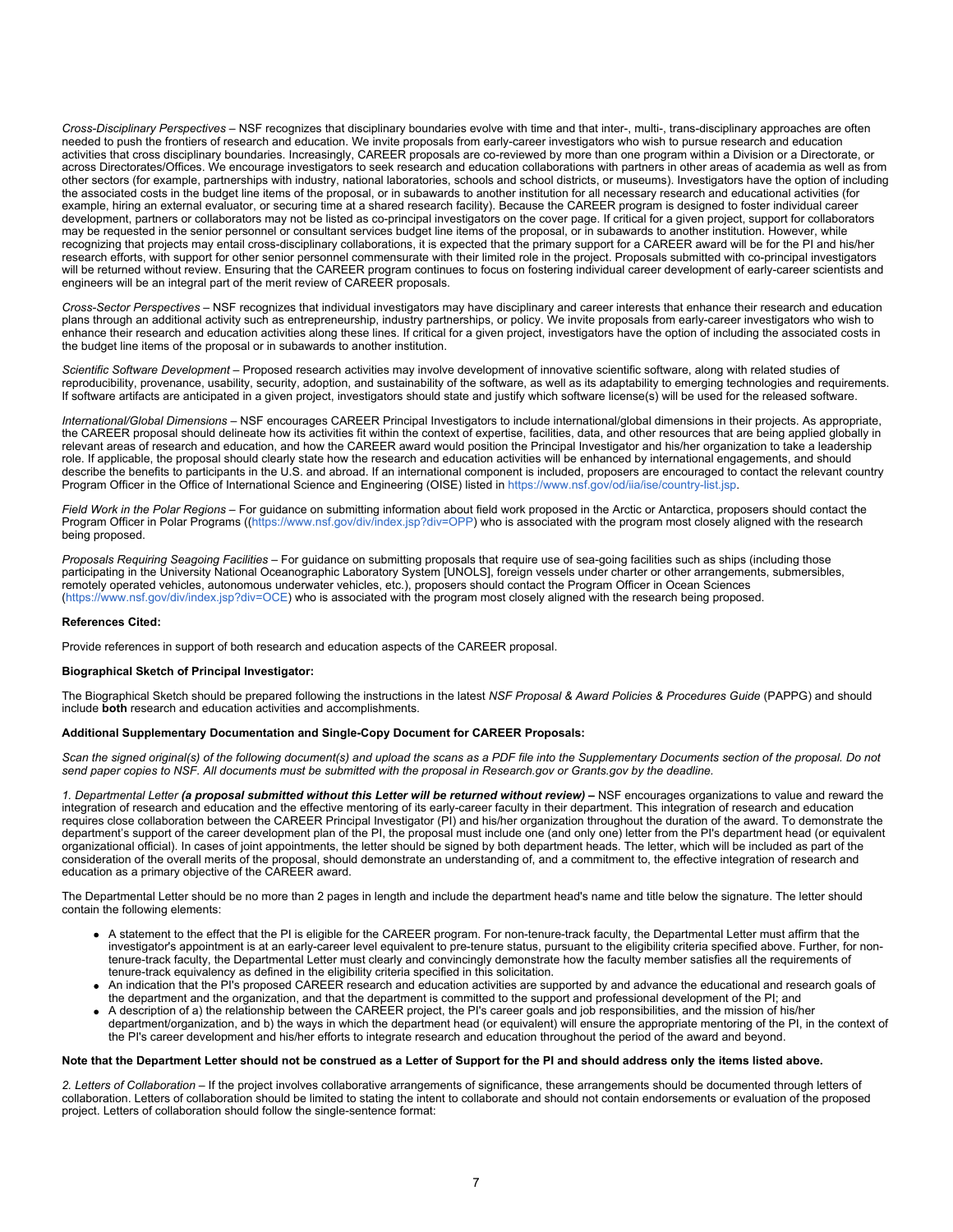"If the proposal submitted by Dr. [insert the full name of the Principal Investigator] entitled [insert the proposal title] is selected for funding by the NSF, it is my intent to collaborate and/or commit resources as detailed in the Project Description or the Facilities, Equipment or Other Resources section of the proposal ."

Departure from this format may result in the proposal being returned without review. Specifics about the need for and nature of collaborations, such as intellectual contributions to the project, permission to access a site, an instrument, or a facility, offer of samples and materials for research, logistical support to the research and education program, or mentoring of U.S. students at a foreign site, should be detailed in the Project Description or the Facilities, Equipment, and other Resources section. Requests for letters of collaboration should be made by the PI well in advance of the proposal submission deadline, because they must be included at the time of submission. *Please note that letters of recommendation for the PI or other letters of support for the project are not permitted.*

### *3. Single Copy Document – PECASE Eligibility*

Upload a statement stating, "I wish to be considered for the PECASE honorary award." By providing this statement, you are confirming that you meet the eligibility requirements for a PECASE award (see section IV. Eligibility Information of this solicitation for further information).

If you do not meet the eligibility requirements at the time of submission but do meet the requirements post proposal submission and wish to be considered for PECASE, you may submit an interim report on your CAREER award to the cognizant program officer that states: "I meet the eligibility requirements for PECASE and wish to be considered for the honorary award."

### **Appendices:**

No appendices are permitted.

### **Proposal Compliance with Program Solicitation Requirements:**

All CAREER proposals will be checked for compliance with this CAREER program solicitation and the latest *NSF Proposal & Award Policies & Procedures Guide* (PAPPG).

Proposals that are non-compliant with the CAREER solicitation for the following reasons will be **returned without review:**

- Co-principal investigator(s) listed on the cover page
- Departmental Letter is missing (be sure to put the letter in the Supplementary Documents section, *not* the Single Copy Documents section)

In addition, according to the *NSF Proposal & Award Policies & Procedures Guide* (PAPPG) , any proposal submitted to a program solicitation with a fixed proposal deadline must be submitted by that deadline date up to 5 p.m. proposer's local time in order to be accepted and reviewed. Program Officers will be instructed to not accept any CAREER proposal after the deadline, unless there was a technical problem with the proposal submission (through either Research.gov or Grants.gov) and the technical problem is supported by documentation from Research.gov or Grants.gov at the time of submission and *prior to the deadline*. A possible slowdown of Research.gov or Grants.gov due to volume is not a valid reason for an extension and PIs are *strongly encouraged* to submit their CAREER proposals well in advance of the deadline to allow time to correct any problems that may occur in the submission process. Please see the recommended timeline for submission of CAREER proposals listed below.

Program Officers will also return without review any proposal that is non-compliant with the PAPPG because:

- The proposed work duplicates, or is substantially similar to, a proposal already under consideration by NSF from the same submitter
- The proposal was previously declined and was not revised to take into account the major comments from the prior NSF review
- The proposal topic falls outside the purview of NSF

The above list is not an all-inclusive list of reasons that proposals are returned without review. For complete information on PAPPG proposal compliance refer to the full text of the PAPPG. Also consult the Proposal Preparation Checklist of the PAPPG.

### **Proposal Submission Timeline:**

Because late proposals will not be accepted by NSF, NSF strongly advises PIs and organizations to abide by the milestones listed in the [CAREER submission](https://www.research.gov/common/attachment/Common/Career_deadline.pdf) [timeline.](https://www.research.gov/common/attachment/Common/Career_deadline.pdf) Please note that new organizations (not registered at NSF or that don't have a System for Award Management (SAM) issued Unique Entity Identifier (UEI)), should start the process of SAM registration **at least five weeks in advance**. For PIs that are new (do not have an NSF ID) or have not logged into NSF systems for a long time, we encourage starting **at least three weeks in advance** to resolve any account issues.

#### **Post-Submission:**

As soon as the proposal is submitted via Research.gov or Grants.gov by your sponsored projects office, make sure to print a final copy of the submitted version for your records. It is your responsibility, and that of your sponsored projects office, to ascertain that all of the proposal contents are there and that the proposal is compliant with the PAPPG and the CAREER solicitation. If mistakes or missing information/documentation are found *prior to the CAREER deadline*, you can submit a proposal file update that would be automatically accepted. Note that according to the PAPPG, file updates will NOT be allowed after the deadline, except to correct a technical problem with the proposal (i.e., PDF file formatting or print problems). If the CAREER deadline has passed and you discover a formatting or print problem, contact your disciplinary Program Officer immediately to discuss whether NSF will approve a proposal file update. You should thoroughly review your submitted proposal document in order to identify any printing problems, leaving enough time to correct any problems prior to the deadline. This is particularly critical for those submitting via Grants.gov as the transfer process from that portal to NSF's systems can be technically challenging due to the compliance checking process.

### <span id="page-7-0"></span>**B. Budgetary Information**

### **Cost Sharing:**

Inclusion of voluntary committed cost sharing is prohibited.

### **Other Budgetary Limitations:**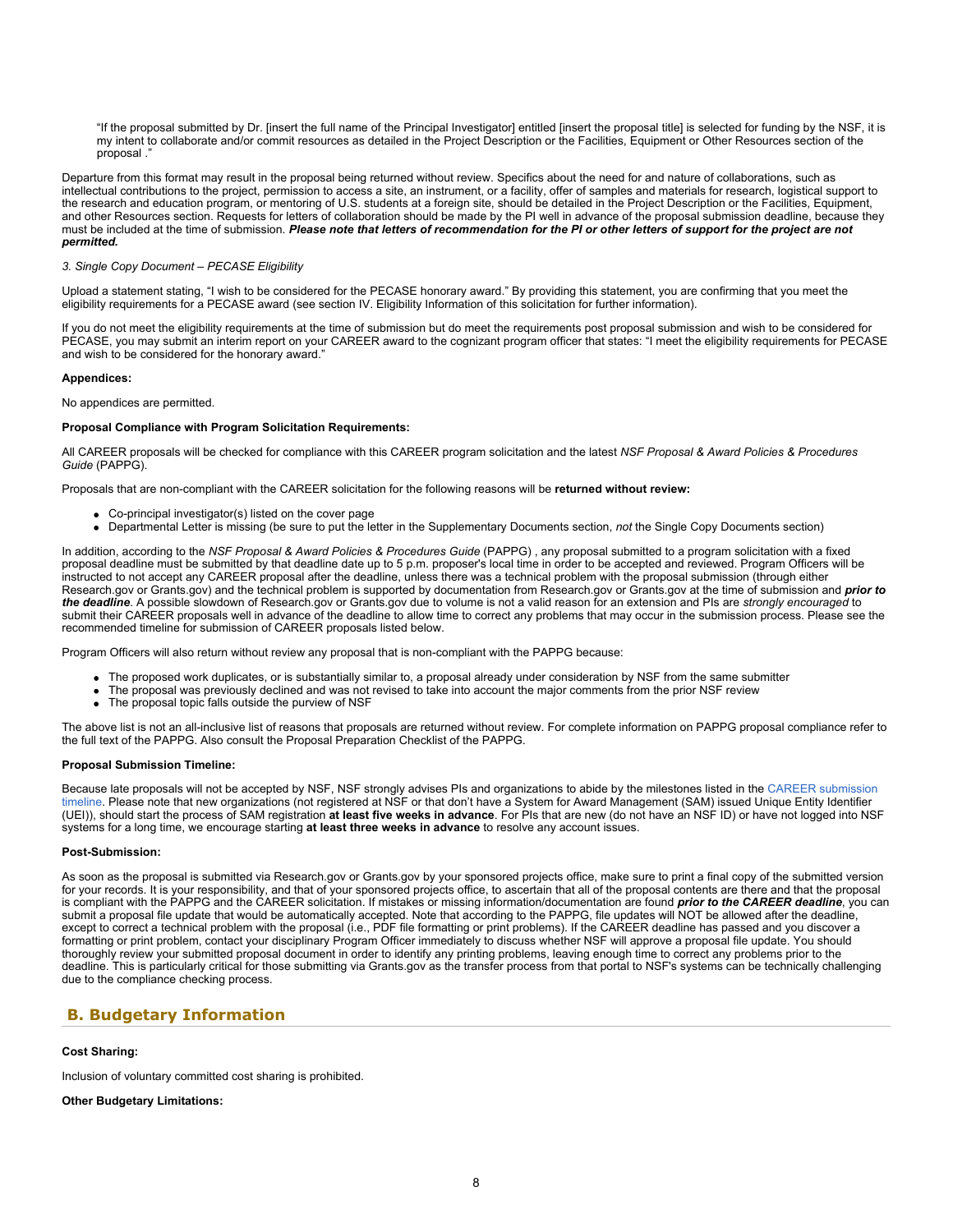The CAREER award, including indirect costs, is expected to total a minimum of \$400,000 for the 5-year duration, with the following exceptions: Awards for proposals to the Directorate for Biological Sciences (BIO), the Directorate for Engineering (ENG), or the Office of Polar Programs (OPP) are expected to total a minimum of \$500,000 for the 5-year duration. Awards for proposals to the Directorate for Computer and Information Science and Engineering are expected to support one month of PI salary per year, one graduate student per year, and two trips per year; this may vary depending on individual circumstances, e.g., if the PI already has salary support. Before preparing a CAREER proposal, PIs are strongly encouraged to contact their disciplinary Program Officer or the appropriate CAREER contact to discuss budget requests for their proposed CAREER activities, and typical funding levels for their discipline. Many programs and Directorates prefer to make more awards by funding CAREER proposals closer to the minimum award size. Proposers should also review the list of recent CAREER awards made in their discipline for guidance on average award size. A list of CAREER Division/Directorate Contacts can be found on the CAREER web page at [https://www.nsf.gov/crssprgm/career/contacts.jsp.](https://www.nsf.gov/crssprgm/career/contacts.jsp)

Co-PIs are not allowed in CAREER proposals. Support for other senior personnel (i.e., in the Budget Category A) or consultants is permitted, but must be commensurate with their limited role in the project. In particular, while recognizing that projects may entail cross-disciplinary collaborations, it is expected that the primary support for a CAREER award will be for the PI and his/her research efforts. All other allowable costs, as described in the PAPPG, are permitted. Allowable costs include funds for postdoctoral fellows, graduate students, undergraduate students, PI salary, education or outreach activities, support for an evaluator, travel and subsistence expenses for the PI and U.S. participants when working abroad with foreign collaborators, and consultant expenses. In some cases, it may be appropriate to include academic year salary support for the PI on a CAREER budget (for example, PIs who have heavy teaching responsibilities or who must conduct field work during the academic year). Proposers should talk to the cognizant Program Officers about their individual cases.

### **Budget Preparation Instructions:**

A Budget Justification (maximum of five pages) must be included as part of the CAREER proposal.

### <span id="page-8-0"></span>**C. Due Dates**

- **Full Proposal Deadline(s)** (due by 5 p.m. submitter's local time):
	- July 27, 2022

Fourth Wednesday in July, Annually Thereafter

### <span id="page-8-1"></span>**D. Research.gov/Grants.gov Requirements**

### **For Proposals Submitted Via Research.gov:**

To prepare and submit a proposal via Research.gov, see detailed technical instructions available at: [https://www.research.gov/research](https://www.research.gov/research-portal/appmanager/base/desktop?_nfpb=true&_pageLabel=research_node_display&_nodePath=/researchGov/Service/Desktop/ProposalPreparationandSubmission.html)[portal/appmanager/base/desktop?](https://www.research.gov/research-portal/appmanager/base/desktop?_nfpb=true&_pageLabel=research_node_display&_nodePath=/researchGov/Service/Desktop/ProposalPreparationandSubmission.html)

[\\_nfpb=true&\\_pageLabel=research\\_node\\_display&\\_nodePath=/researchGov/Service/Desktop/ProposalPreparationandSubmission.html](https://www.research.gov/research-portal/appmanager/base/desktop?_nfpb=true&_pageLabel=research_node_display&_nodePath=/researchGov/Service/Desktop/ProposalPreparationandSubmission.html). For Research.gov user support, call the Research.gov Help Desk at 1-800-673-6188 or e-mail [rgov@nsf.gov](mailto:rgov@nsf.gov). The Research.gov Help Desk answers general technical questions related to the use of the Research.gov system. Specific questions related to this program solicitation should be referred to the NSF program staff contact(s) listed in Section VIII of this funding opportunity.

### **For Proposals Submitted Via Grants.gov:**

Before using Grants.gov for the first time, each organization must register to create an institutional profile. Once registered, the applicant's organization can then apply for any federal grant on the Grants.gov website. Comprehensive information about using Grants.gov is available on the Grants.gov Applicant Resources webpage:<https://www.grants.gov/web/grants/applicants.html>. In addition, the NSF Grants.gov Application Guide (see link in Section V.A) provides instructions regarding the technical preparation of proposals via Grants.gov. For Grants.gov user support, contact the Grants.gov Contact Center at 1-800-518-4726 or by email: [support@grants.gov](mailto:support@grants.gov). The Grants.gov Contact Center answers general technical questions related to the use of Grants.gov. Specific questions related to this program solicitation should be referred to the NSF program staff contact(s) listed in Section VIII of this solicitation.

*Submitting the Proposal:* Once all documents have been completed, the Authorized Organizational Representative (AOR) must submit the application to Grants.gov and verify the desired funding opportunity and agency to which the application is submitted. The AOR must then sign and submit the application to Grants.gov. The completed application will be transferred to the NSF FastLane system for further processing.

Proposers that submitted via Research.gov may use Research.gov to verify the status of their submission to NSF. For proposers that submitted via Grants.gov, until an application has been received and validated by NSF, the Authorized Organizational Representative may check the status of an application on Grants.gov. After proposers have received an e-mail notification from NSF, Research.gov should be used to check the status of an application.

## <span id="page-8-2"></span>**VI. NSF PROPOSAL PROCESSING AND REVIEW PROCEDURES**

Proposals received by NSF are assigned to the appropriate NSF program for acknowledgement and, if they meet NSF requirements, for review. All proposals are carefully reviewed by a scientist, engineer, or educator serving as an NSF Program Officer, and usually by three to ten other persons outside NSF either as *ad hoc* reviewers, panelists, or both, who are experts in the particular fields represented by the proposal. These reviewers are selected by Program Officers charged with oversight of the review process. Proposers are invited to suggest names of persons they believe are especially well qualified to review the proposal and/or persons they would prefer not review the proposal. These suggestions may serve as one source in the reviewer selection process at the Program Officer's discretion. Submission of such names, however, is optional. Care is taken to ensure that reviewers have no conflicts of interest with the proposal. In addition, Program Officers may obtain comments from site visits before recommending final action on proposals. Senior NSF staff further review recommendations for awards. A flowchart that depicts the entire NSF proposal and award process (and associated timeline) is included in PAPPG Exhibit III-1.

A comprehensive description of the Foundation's merit review process is available on the NSF website at: [https://www.nsf.gov/bfa/dias/policy/merit\\_review/](https://www.nsf.gov/bfa/dias/policy/merit_review/).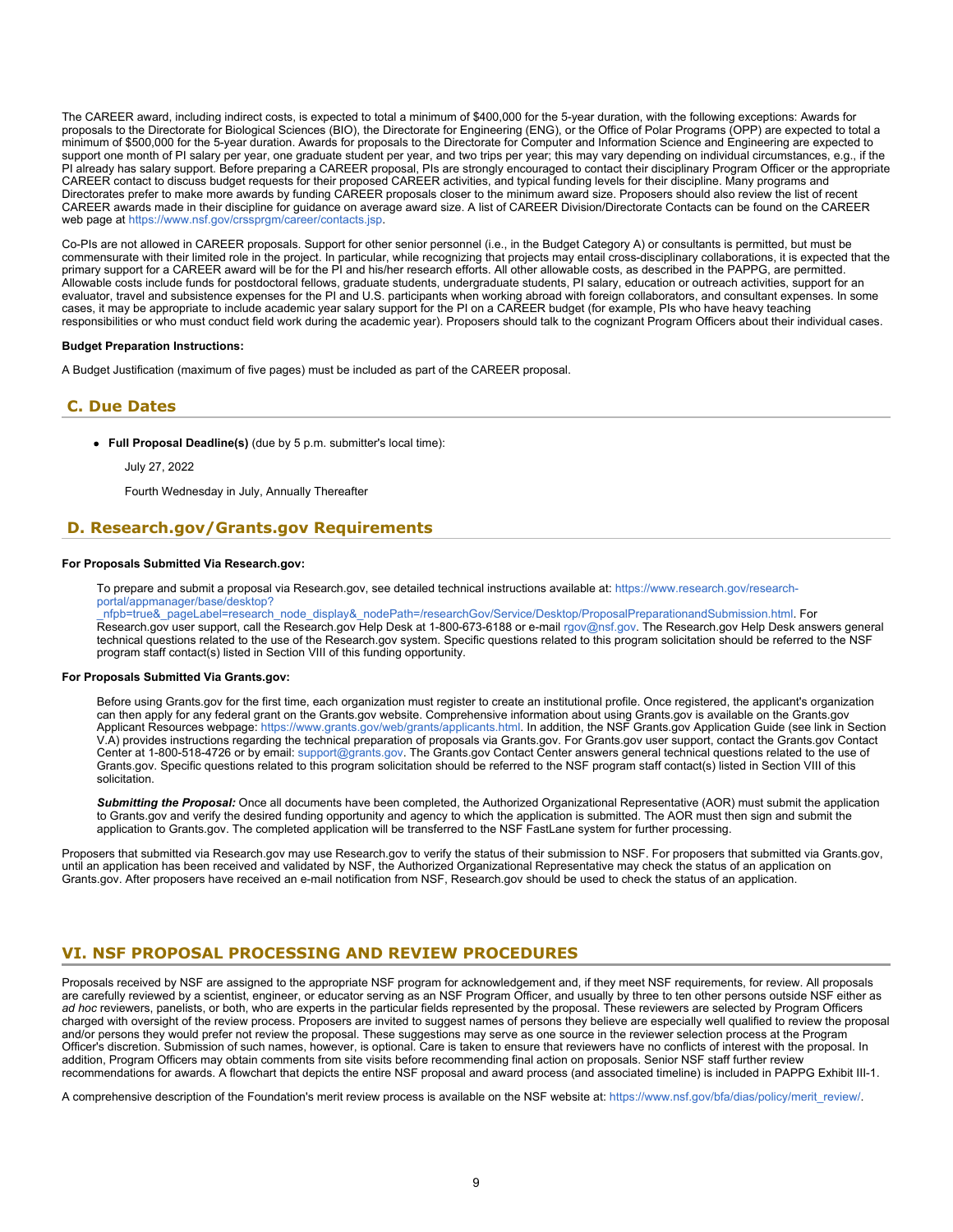Proposers should also be aware of core strategies that are essential to the fulfillment of NSF's mission, as articulated in *[Building the Future: Investing in](https://www.nsf.gov/publications/pub_summ.jsp?ods_key=nsf18045) [Discovery and Innovation - NSF Strategic Plan for Fiscal Years \(FY\) 2018 – 2022](https://www.nsf.gov/publications/pub_summ.jsp?ods_key=nsf18045)*. These strategies are integrated in the program planning and implementation process, of which proposal review is one part. NSF's mission is particularly well-implemented through the integration of research and education and broadening participation in NSF programs, projects, and activities.

One of the strategic objectives in support of NSF's mission is to foster integration of research and education through the programs, projects, and activities it supports at academic and research institutions. These institutions must recruit, train, and prepare a diverse STEM workforce to advance the frontiers of science and participate in the U.S. technology-based economy. NSF's contribution to the national innovation ecosystem is to provide cutting-edge research under the guidance of the Nation's most creative scientists and engineers. NSF also supports development of a strong science, technology, engineering, and mathematics (STEM) workforce by investing in building the knowledge that informs improvements in STEM teaching and learning.

NSF's mission calls for the broadening of opportunities and expanding participation of groups, institutions, and geographic regions that are underrepresented in STEM disciplines, which is essential to the health and vitality of science and engineering. NSF is committed to this principle of diversity and deems it central to the programs, projects, and activities it considers and supports.

## <span id="page-9-0"></span>**A. Merit Review Principles and Criteria**

The National Science Foundation strives to invest in a robust and diverse portfolio of projects that creates new knowledge and enables breakthroughs in understanding across all areas of science and engineering research and education. To identify which projects to support, NSF relies on a merit review process that incorporates consideration of both the technical aspects of a proposed project and its potential to contribute more broadly to advancing NSF's mission "to promote the progress of science; to advance the national health, prosperity, and welfare; to secure the national defense; and for other purposes." NSF makes every effort to conduct a fair, competitive, transparent merit review process for the selection of projects.

### **1. Merit Review Principles**

These principles are to be given due diligence by PIs and organizations when preparing proposals and managing projects, by reviewers when reading and evaluating proposals, and by NSF program staff when determining whether or not to recommend proposals for funding and while overseeing awards. Given that NSF is the primary federal agency charged with nurturing and supporting excellence in basic research and education, the following three principles apply:

- All NSF projects should be of the highest quality and have the potential to advance, if not transform, the frontiers of knowledge.
- NSF projects, in the aggregate, should contribute more broadly to achieving societal goals. These "Broader Impacts" may be accomplished through the research itself, through activities that are directly related to specific research projects, or through activities that are supported by, but are complementary to, the project. The project activities may be based on previously established and/or innovative methods and approaches, but in either case must be well justified.
- Meaningful assessment and evaluation of NSF funded projects should be based on appropriate metrics, keeping in mind the likely correlation between the effect of broader impacts and the resources provided to implement projects. If the size of the activity is limited, evaluation of that activity in isolation is not likely to be meaningful. Thus, assessing the effectiveness of these activities may best be done at a higher, more aggregated, level than the individual project.

With respect to the third principle, even if assessment of Broader Impacts outcomes for particular projects is done at an aggregated level, PIs are expected to be accountable for carrying out the activities described in the funded project. Thus, individual projects should include clearly stated goals, specific descriptions of the activities that the PI intends to do, and a plan in place to document the outputs of those activities.

These three merit review principles provide the basis for the merit review criteria, as well as a context within which the users of the criteria can better understand their intent.

#### **2. Merit Review Criteria**

All NSF proposals are evaluated through use of the two National Science Board approved merit review criteria. In some instances, however, NSF will employ additional criteria as required to highlight the specific objectives of certain programs and activities.

The two merit review criteria are listed below. **Both** criteria are to be given **full consideration** during the review and decision-making processes; each criterion is necessary but neither, by itself, is sufficient. Therefore, proposers must fully address both criteria. (PAPPG Chapter II.C.2.d(i). contains additional information for use by proposers in development of the Project Description section of the proposal). Reviewers are strongly encouraged to review the criteria, including PAPPG Chapter II.C.2.d(i), prior to the review of a proposal.

When evaluating NSF proposals, reviewers will be asked to consider what the proposers want to do, why they want to do it, how they plan to do it, how they will know if they succeed, and what benefits could accrue if the project is successful. These issues apply both to the technical aspects of the proposal and the way in which the project may make broader contributions. To that end, reviewers will be asked to evaluate all proposals against two criteria:

- **Intellectual Merit:** The Intellectual Merit criterion encompasses the potential to advance knowledge; and
- **Broader Impacts:** The Broader Impacts criterion encompasses the potential to benefit society and contribute to the achievement of specific, desired societal outcomes.

The following elements should be considered in the review for both criteria:

- 1. What is the potential for the proposed activity to
- a. Advance knowledge and understanding within its own field or across different fields (Intellectual Merit); and
- b. Benefit society or advance desired societal outcomes (Broader Impacts)?
- 2. To what extent do the proposed activities suggest and explore creative, original, or potentially transformative concepts?
- 3. Is the plan for carrying out the proposed activities well-reasoned, well-organized, and based on a sound rationale? Does the plan incorporate a mechanism to assess success?
- 4. How well qualified is the individual, team, or organization to conduct the proposed activities?
- 5. Are there adequate resources available to the PI (either at the home organization or through collaborations) to carry out the proposed activities?

Broader impacts may be accomplished through the research itself, through the activities that are directly related to specific research projects, or through activities that are supported by, but are complementary to, the project. NSF values the advancement of scientific knowledge and activities that contribute to achievement of societally relevant outcomes. Such outcomes include, but are not limited to: full participation of women, persons with disabilities, and other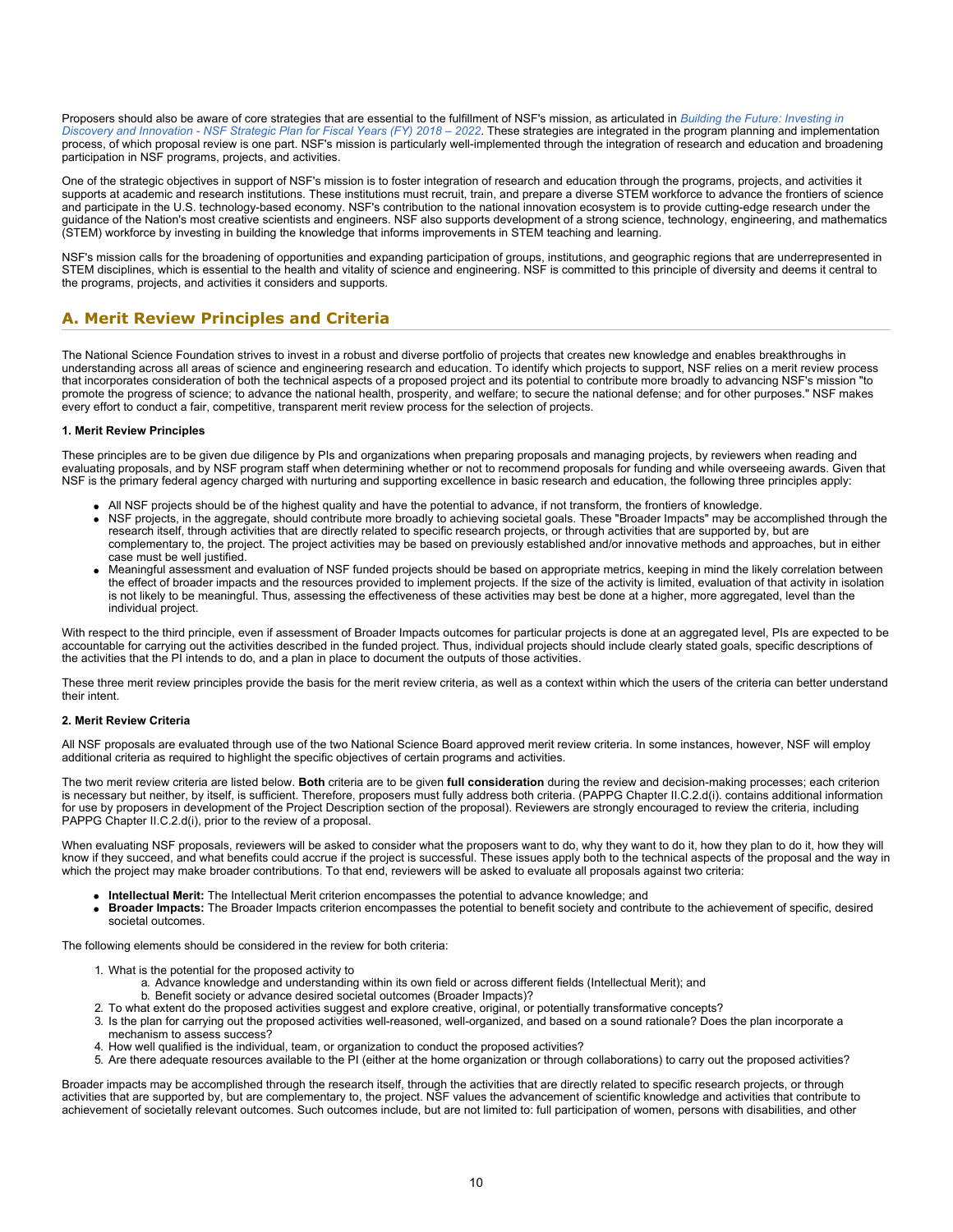underrepresented groups in science, technology, engineering, and mathematics (STEM); improved STEM education and educator development at any level; increased public scientific literacy and public engagement with science and technology; improved well-being of individuals in society; development of a diverse, globally competitive STEM workforce; increased partnerships between academia, industry, and others; improved national security; increased economic competitiveness of the United States; and enhanced infrastructure for research and education.

Proposers are reminded that reviewers will also be asked to review the Data Management Plan and the Postdoctoral Researcher Mentoring Plan, as appropriate.

## <span id="page-10-0"></span>**B. Review and Selection Process**

Proposals submitted in response to this program solicitation will be reviewed by Ad hoc Review and/or Panel Review.

Reviewers will be asked to evaluate proposals using two National Science Board approved merit review criteria and, if applicable, additional program specific criteria. A summary rating and accompanying narrative will generally be completed and submitted by each reviewer and/or panel. The Program Officer assigned to manage the proposal's review will consider the advice of reviewers and will formulate a recommendation.

After scientific, technical and programmatic review and consideration of appropriate factors, the NSF Program Officer recommends to the cognizant Division Director whether the proposal should be declined or recommended for award. NSF strives to be able to tell applicants whether their proposals have been declined or recommended for funding within six months. Large or particularly complex proposals or proposals from new awardees may require additional review and processing time. The time interval begins on the deadline or target date, or receipt date, whichever is later. The interval ends when the Division Director acts upon the Program Officer's recommendation.

After programmatic approval has been obtained, the proposals recommended for funding will be forwarded to the Division of Grants and Agreements for review of business, financial, and policy implications. After an administrative review has occurred, Grants and Agreements Officers perform the processing and issuance of a grant or other agreement. Proposers are cautioned that only a Grants and Agreements Officer may make commitments, obligations or awards on behalf of NSF or authorize the expenditure of funds. No commitment on the part of NSF should be inferred from technical or budgetary discussions with a NSF Program Officer. A Principal Investigator or organization that makes financial or personnel commitments in the absence of a grant or cooperative agreement signed by the NSF Grants and Agreements Officer does so at their own risk.

Once an award or declination decision has been made, Principal Investigators are provided feedback about their proposals. In all cases, reviews are treated as confidential documents. Verbatim copies of reviews, excluding the names of the reviewers or any reviewer-identifying information, are sent to the Principal Investigator/Project Director by the Program Officer. In addition, the proposer will receive an explanation of the decision to award or decline funding.

## <span id="page-10-1"></span>**VII. AWARD ADMINISTRATION INFORMATION**

## <span id="page-10-2"></span>**A. Notification of the Award**

Notification of the award is made to *the submitting organization* by a Grants Officer in the Division of Grants and Agreements. Organizations whose proposals are declined will be advised as promptly as possible by the cognizant NSF Program administering the program. Verbatim copies of reviews, not including the identity of the reviewer, will be provided automatically to the Principal Investigator. (See Section VI.B. for additional information on the review process.)

## <span id="page-10-3"></span>**B. Award Conditions**

An NSF award consists of: (1) the award notice, which includes any special provisions applicable to the award and any numbered amendments thereto; (2) the budget, which indicates the amounts, by categories of expense, on which NSF has based its support (or otherwise communicates any specific approvals or disapprovals of proposed expenditures); (3) the proposal referenced in the award notice; (4) the applicable award conditions, such as Grant General Conditions (GC-1)\*; or Research Terms and Conditions\* and (5) any announcement or other NSF issuance that may be incorporated by reference in the award notice. Cooperative agreements also are administered in accordance with NSF Cooperative Agreement Financial and Administrative Terms and Conditions (CA-FATC) and the applicable Programmatic Terms and Conditions. NSF awards are electronically signed by an NSF Grants and Agreements Officer and transmitted electronically to the organization via e-mail.

\*These documents may be accessed electronically on NSF's Website at [https://www.nsf.gov/awards/managing/award\\_conditions.jsp?org=NSF](https://www.nsf.gov/awards/managing/award_conditions.jsp?org=NSF). Paper copies may be obtained from the NSF Publications Clearinghouse, telephone (703) 292-8134 or by e-mail from [nsfpubs@nsf.gov.](mailto:nsfpubs@nsf.gov)

More comprehensive information on NSF Award Conditions and other important information on the administration of NSF awards is contained in the NSF *Proposal & Award Policies & Procedures Guide* (PAPPG) Chapter VII, available electronically on the NSF Website at [https://www.nsf.gov/publications/pub\\_summ.jsp?ods\\_key=pappg.](https://www.nsf.gov/publications/pub_summ.jsp?ods_key=pappg)

### **Special Award Conditions:**

If the Principal Investigator (PI) transfers at any time prior to or during the award period to a position that is tenured, tenure-track, or tenure-track-equivalent at a CAREER-eligible institution, the CAREER award may be transferred to the new institution. Before such a transfer will be approved by NSF, the PI's new organization must supply documentation, including a new Departmental Letter. The new Departmental Letter must document support for the project goals as described in the original proposal or in a revised scope, as well as provide a plan for the mentoring of the PI. Note that if a CAREER award has received cofunding from the Established Program to Stimulate Competitive Research (EPSCoR), no portion of the EPSCoR funds may be transferred to a non-EPSCoR institution.

The CAREER award must be relinquished if the PI transfers at any time prior to or during the award period:

• to a position that is not at least 50% tenured, tenure-track, or tenure-track equivalent; or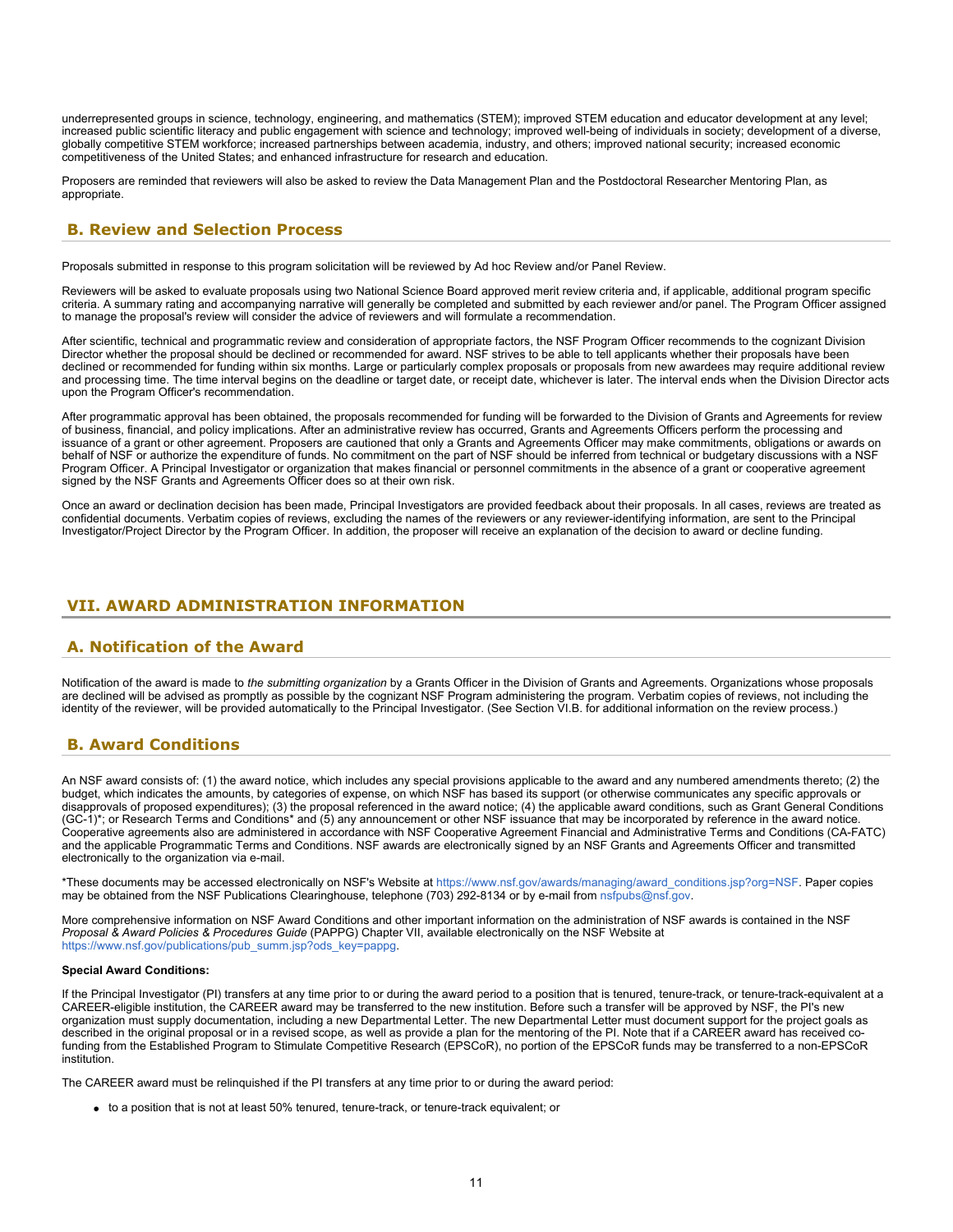to a new organization that is not CAREER-eligible.

In most circumstances, transfer of the CAREER award to a substitute PI is not permissible. However, the cognizant Program Officer may approve a no-cost extension period to allow students or postdoctoral researchers to finish their work.

In some specific situations where a PI is incapacitated and unable to continue the work (for instance, for health reasons), continued support of the graduate and postdoctoral students supported under the CAREER project may be possible. If the PI's institution provides evidence that other faculty members are willing and able to provide high-caliber mentoring of the students, then the cognizant Program Officer can request that the NSF Division of Grants and Agreements approve the appointment of a substitute PI at the institution for the award with budget modified by elimination of PI salary. Support for students and postdoctoral associates (including travel to conferences and other items in the budget) would remain unchanged. Such action is most strongly supported when the students can pursue research in projects that are the same as those established by the original PI or in closely-allied areas.

## <span id="page-11-0"></span>**C. Reporting Requirements**

For all multi-year grants (including both standard and continuing grants), the Principal Investigator must submit an annual project report to the cognizant Program Officer no later than 90 days prior to the end of the current budget period. (Some programs or awards require submission of more frequent project reports). No later than 120 days following expiration of a grant, the PI also is required to submit a final project report, and a project outcomes report for the general public.

Failure to provide the required annual or final project reports, or the project outcomes report, will delay NSF review and processing of any future funding increments as well as any pending proposals for all identified PIs and co-PIs on a given award. PIs should examine the formats of the required reports in advance to assure availability of required data.

PIs are required to use NSF's electronic project-reporting system, available through Research.gov, for preparation and submission of annual and final project reports. Such reports provide information on accomplishments, project participants (individual and organizational), publications, and other specific products and impacts of the project. Submission of the report via Research.gov constitutes certification by the PI that the contents of the report are accurate and complete. The project outcomes report also must be prepared and submitted using Research.gov. This report serves as a brief summary, prepared specifically for the public, of the nature and outcomes of the project. This report will be posted on the NSF website exactly as it is submitted by the PI.

More comprehensive information on NSF Reporting Requirements and other important information on the administration of NSF awards is contained in the *NSF Proposal & Award Policies & Procedures Guide* (PAPPG) Chapter VII, available electronically on the NSF Website at [https://www.nsf.gov/publications/pub\\_summ.jsp?ods\\_key=pappg.](https://www.nsf.gov/publications/pub_summ.jsp?ods_key=pappg)

## <span id="page-11-1"></span>**VIII. AGENCY CONTACTS**

General inquiries regarding this program should be made to:

- Division CAREER contacts listed on the CAREER web page at:<https://www.nsf.gov/crssprgm/career/contacts.jsp>
- Faculty Early Career program, telephone: (703)292-5111, email: [nsf-ccc@nsf.gov](mailto:nsf-ccc@nsf.gov)

For questions related to the use of FastLane or Research.gov, contact:

- FastLane and Research.gov Help Desk: 1-800-673-6188
- FastLane Help Desk e-mail: [fastlane@nsf.gov](mailto:fastlane@nsf.gov)
- Research.gov Help Desk e-mail: [rgov@nsf.gov](mailto:rgov@nsf.gov).

For questions relating to Grants.gov contact:

Grants.gov Contact Center: If the Authorized Organizational Representatives (AOR) has not received a confirmation message from Grants.gov within 48 hours of submission of application, please contact via telephone: 1-800-518-4726; e-mail: [support@grants.gov](mailto:support@grants.gov).

### **CAREER Directorate and Division Contacts:**

<https://www.nsf.gov/crssprgm/career/contacts.jsp>

## <span id="page-11-2"></span>**IX. OTHER INFORMATION**

The NSF website provides the most comprehensive source of information on NSF Directorates (including contact information), programs and funding opportunities. Use of this website by potential proposers is strongly encouraged. In addition, "NSF Update" is an information-delivery system designed to keep potential proposers and other interested parties apprised of new NSF funding opportunities and publications, important changes in proposal and award policies and procedures, and upcoming NSF [Grants Conferences](https://www.nsf.gov/bfa/dias/policy/outreach.jsp). Subscribers are informed through e-mail or the user's Web browser each time new publications are issued that match their identified interests. "NSF Update" also is available on [NSF's website](https://www.nsf.gov/cgi-bin/goodbye?https://public.govdelivery.com/accounts/USNSF/subscriber/new?topic_id=USNSF_179).

Grants.gov provides an additional electronic capability to search for Federal government-wide grant opportunities. NSF funding opportunities may be accessed via this mechanism. Further information on Grants.gov may be obtained at [https://www.grants.gov](https://www.grants.gov/).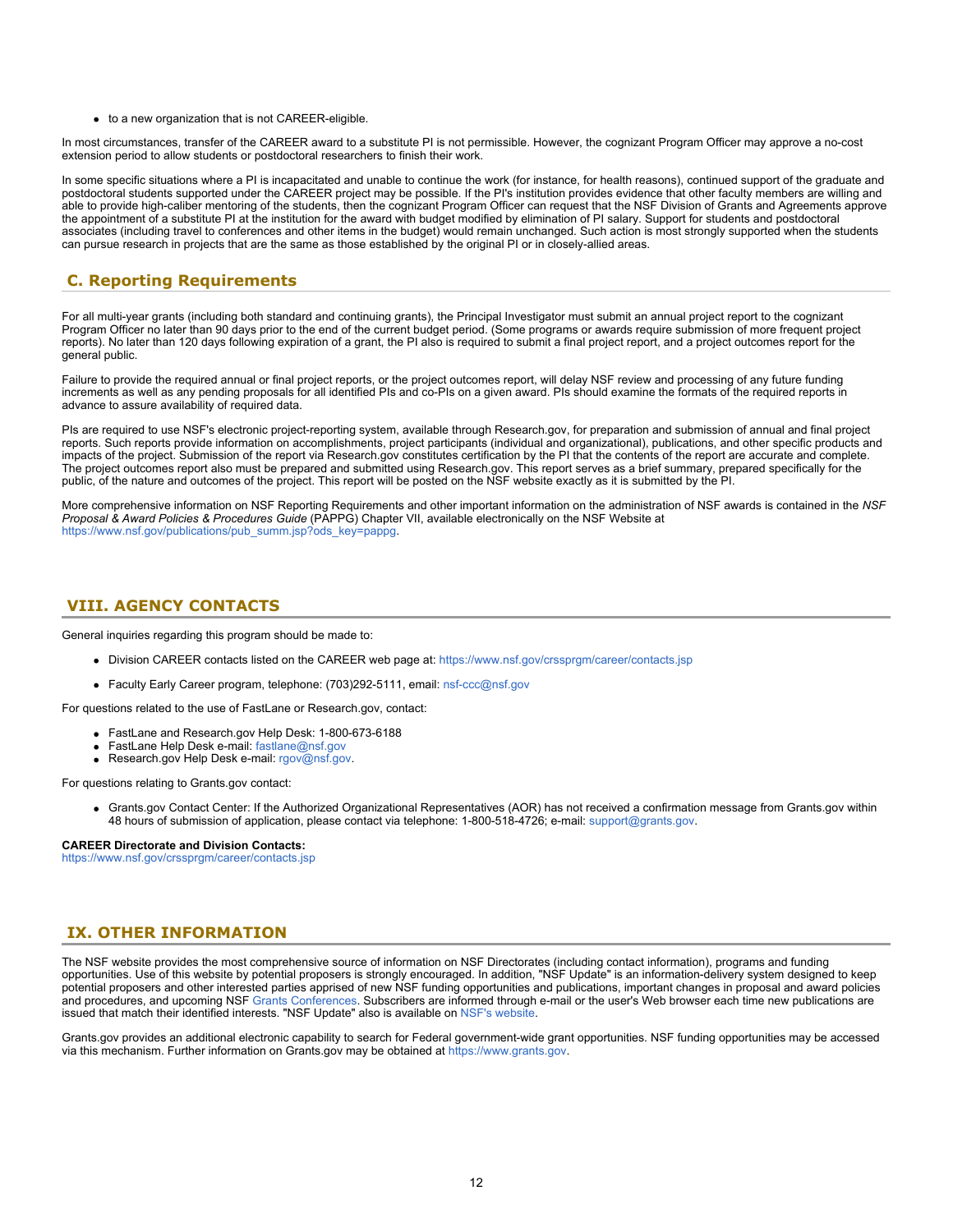## **ABOUT THE NATIONAL SCIENCE FOUNDATION**

The National Science Foundation (NSF) is an independent Federal agency created by the National Science Foundation Act of 1950, as amended (42 USC 1861-75). The Act states the purpose of the NSF is "to promote the progress of science; [and] to advance the national health, prosperity, and welfare by supporting research and education in all fields of science and engineering."

NSF funds research and education in most fields of science and engineering. It does this through grants and cooperative agreements to more than 2,000 colleges, universities, K-12 school systems, businesses, informal science organizations and other research organizations throughout the US. The Foundation accounts for about one-fourth of Federal support to academic institutions for basic research.

NSF receives approximately 55,000 proposals each year for research, education and training projects, of which approximately 11,000 are funded. In addition, the Foundation receives several thousand applications for graduate and postdoctoral fellowships. The agency operates no laboratories itself but does support National Research Centers, user facilities, certain oceanographic vessels and Arctic and Antarctic research stations. The Foundation also supports cooperative research between universities and industry, US participation in international scientific and engineering efforts, and educational activities at every academic level.

*Facilitation Awards for Scientists and Engineers with Disabilities* (FASED) provide funding for special assistance or equipment to enable persons with disabilities to work on NSF-supported projects. See the *NSF Proposal & Award Policies & Procedures Guide* Chapter II.E.6 for instructions regarding preparation of these types of proposals.

The National Science Foundation has Telephonic Device for the Deaf (TDD) and Federal Information Relay Service (FIRS) capabilities that enable individuals with hearing impairments to communicate with the Foundation about NSF programs, employment or general information. TDD may be accessed at (703) 292- 5090 and (800) 281-8749, FIRS at (800) 877-8339.

The National Science Foundation Information Center may be reached at (703) 292-5111.

The National Science Foundation promotes and advances scientific progress in the United States by competitively awarding grants and cooperative agreements for research and education in the sciences, mathematics, and engineering. To get the latest information about program deadlines, to download copies of NSF publications, and to access abstracts of awards, visit the NSF Website at [https://www.nsf.gov](https://www.nsf.gov/) **Location:** 2415 Eisenhower Avenue, Alexandria, VA 22314 **For General Information** (NSF Information Center)**:** (703) 292-5111 **TDD (for the hearing-impaired):** (703) 292-5090 **To Order Publications or Forms:** Send an e-mail to: [nsfpubs@nsf.gov](mailto:nsfpubs@nsf.gov) or telephone: (703) 292-8143 **To Locate NSF Employees:** (703) 292-5111

## **PRIVACY ACT AND PUBLIC BURDEN STATEMENTS**

The information requested on proposal forms and project reports is solicited under the authority of the National Science Foundation Act of 1950, as amended. The information on proposal forms will be used in connection with the selection of qualified proposals; and project reports submitted by awardees will be used for program evaluation and reporting within the Executive Branch and to Congress. The information requested may be disclosed to qualified reviewers and staff assistants as part of the proposal review process; to proposer institutions/grantees to provide or obtain data regarding the proposal review process, award decisions, or the administration of awards; to government contractors, experts, volunteers and researchers and educators as necessary to complete assigned work; to other government agencies or other entities needing information regarding applicants or nominees as part of a joint application review process, or in order to coordinate programs or policy; and to another Federal agency, court, or party in a court or Federal administrative proceeding if the government is a party. Information about Principal Investigators may be added to the Reviewer file and used to select potential candidates to serve as peer reviewers or advisory committee members. See [System of Record Notices](https://www.nsf.gov/privacy/), NSF-50, "Principal Investigator/Proposal File and Associated Records," and NSF-51, "Reviewer/Proposal File and Associated Records." Submission of the information is voluntary. Failure to provide full and complete information, however, may reduce the possibility of receiving an award.

An agency may not conduct or sponsor, and a person is not required to respond to, an information collection unless it displays a valid Office of Management and Budget (OMB) control number. The OMB control number for this collection is 3145-0058. Public reporting burden for this collection of information is estimated to average 120 hours per response, including the time for reviewing instructions. Send comments regarding the burden estimate and any other aspect of this collection of information, including suggestions for reducing this burden, to:

Suzanne H. Plimpton Reports Clearance Officer Policy Office, Division of Institution and Award Support Office of Budget, Finance, and Award Management National Science Foundation Alexandria, VA 22314